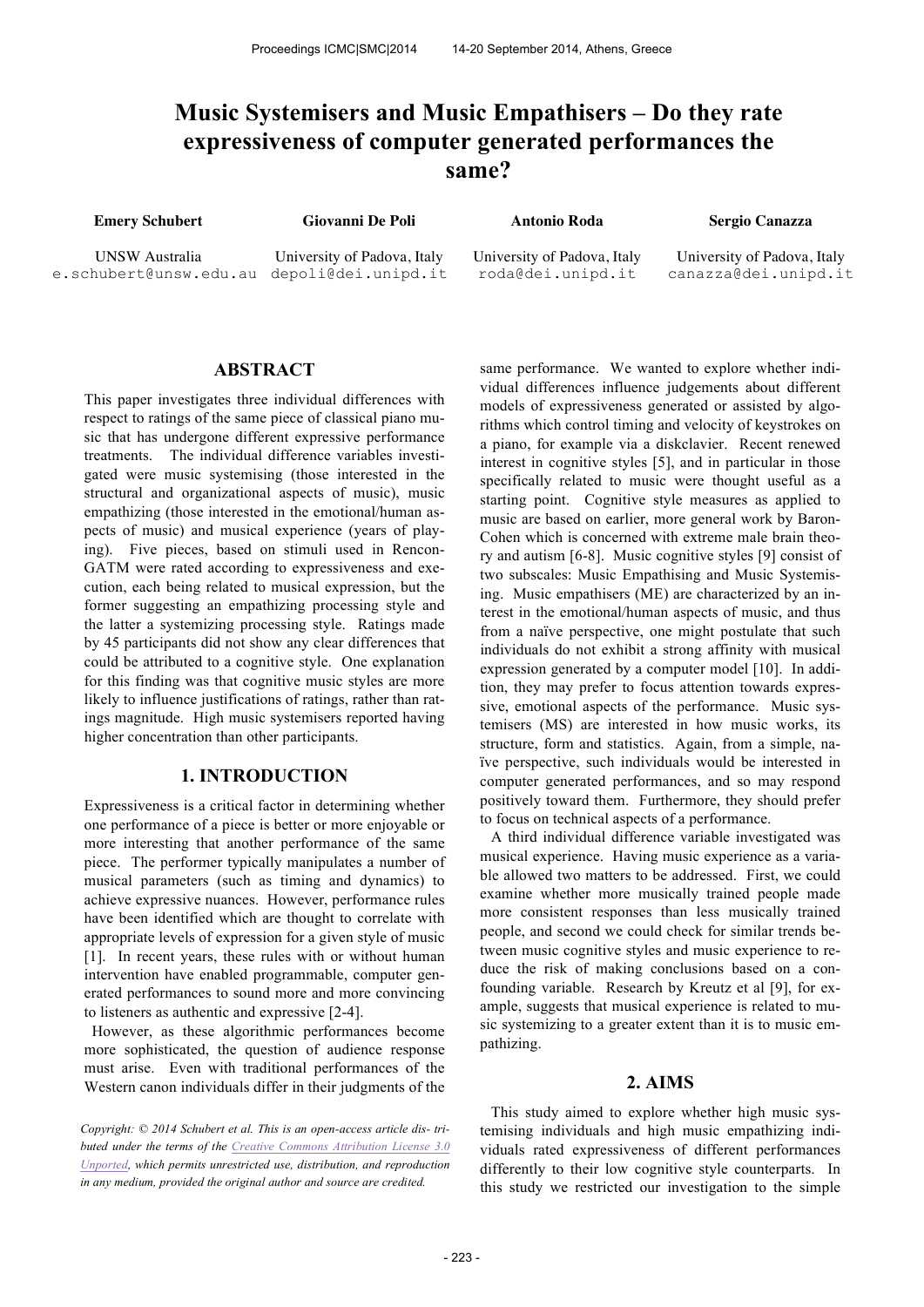rating of expressiveness in two way, one which might encourage music empathising responses (via rating of 'expressiveness' and another that might encourage music systemizing responses (via rating of the execution of the performance).

## **3. BACKGROUND TO THE STUDY**

This paper reports the expressiveness ratings made by students in Sydney, Australia in 2013 using four sound recordings of Allegro Burlesco Op. 88 by Kuhlau produced for Rencon-SMC11 [11], plus an additional recording by a human performer made in Bologna. Due to space constraints, readers are invited to inspect Canazza et al [11] for background information about the Rencon-GATM project.

The aspect of the Sydney study reported here is part of a larger project investigating individual differences in judgements of computationally generated expressiveness models. The participants were requested to respond to a number of questions for each excerpt as per Rencon-SMC11. Furthermore there was no human performance at Rencon-GATM, just the four computer generated pieces.

A key aim of the Rencon-GATM project was to determine which realization of the Kuhlau was rated as the most effective from a musical expressiveness point of view. The present study continues examining more detailed aspects of individual response reported in the Bologna data set [11] to preference for different computer generated and human renditions. In that study, gender and music cognitive styles were examined, but indicated no significant differences between the two groups. One reason for lack of effect may have been due to the small variance in the music cognitive style variance. The participants in that study had rather high music systemizing scores overall, for example [9].

## **4. METHOD**

The stimuli were presented in the sequence Perf1, Perf2, Perf3, Perf4, Perf5 (human), followed by the first four stimuli presented again in the same order (hence '1234h1234'). The first four pieces are referred to as 1a, 2a, 3a and 4a respectively. When played the second time they are referred to as 1b, 2b, 3b and 4b respectively. The systems used to generate the version are [11, p. 354]:

- 1a: uses two algorithms: YOX, developed by Dept. of Computational Perception, J. Kepler University, Linz (Austria) for tempo and Basis mixer for dynamics;
- 2a: CaRo 2.0, developed by the Sound and Music Computing group, Dept. of Information Engineering, University of Padova (Italy);
- 3a: DirectorMusices, developed by the Music Acoustics Group, KTH Royal Institute of Technology, Stockholm (Sweden);
- 4a: VirtualPhilharmony, developed by Katayose Lab., Dept. of Human and Systems Interaction

The human (h) performance is presented once only in the sequence. Participants completed the study via KeySurvey survey survey software (https://www.worldapp.com/surveys/overview.html), at their own pace on their own computer/sound-system. They were not told that some of the pieces were repeated.

Forty-five participants took part in this particular study in return for course credit – consisting of 31 females, 14 males, with overall mean age of 21.4 years (range 18-34), and overall average mean years of playing a musical instrument of 6.3 (range 0-16). The participants listened to each of the 9 stimuli and rated a number of qualities on a scale of 0 to 10 for each piece. A rating of 10 indicates a very strong agreement with the item, and a rating of 0 a complete disagreement with item. The study was conducted over the internet, and participants were asked to complete the study in a private, quiet space with good quality speakers or headphones. Participants were asked to report the audio output equipment they used. The qualities rated were: enjoyment of performance, enjoyment of piece, expressiveness, execution of performance, played by human, played by robot, familiarity with piece, with performer, task concentration, and equipment quality. For space reasons, results for only the most pertinent response qualities are reported here. Specifically, the results for two items are presented: 'The performance was expressive' and 'The execution of the performance was good (well played)'. Since nine, roughly two-minute pieces are rated, participant concentration could be a crucial variable, and so self-reported rating of concentration is reported (10 being high and 0 being low) for each stimulus. Music empathising and music systemizing ratings were collected in a separate survey sent to the same participants approximately two weeks earlier, administering the Music Cognitive Style scales [9].

## **5. DATA PREPARATION AND ANALYSIS**

Analysis comparing groups used median split scores for music systemizing, music empathizing and years of playing instrument ('Musician'). The Above median group for each variable is referred to as the **A group**, and the below median group is referred to as the **B group**. The groups were determined post hoc. In all figures that follow, error bar pairs should be read as A group for the solid line on the left of the pair and B group for the dashed line on the right of the pair.

### **6. RESULTS AND DISCUSSION**

#### **6.1 Expressiveness**

Overall, stimulus 2a (CaRo) was given the highest rating of the 9 stimuli with a mean of 7 to 7.5 (left pane), but performance 4a (VirtualPhilharmony) is rated quite erratically, with mean ranging from around 6 up to nearly 8 out of 10. There is unlikely to be any main effect as to the most expressive performance, but the human (h) performance had the highest mean rating overall.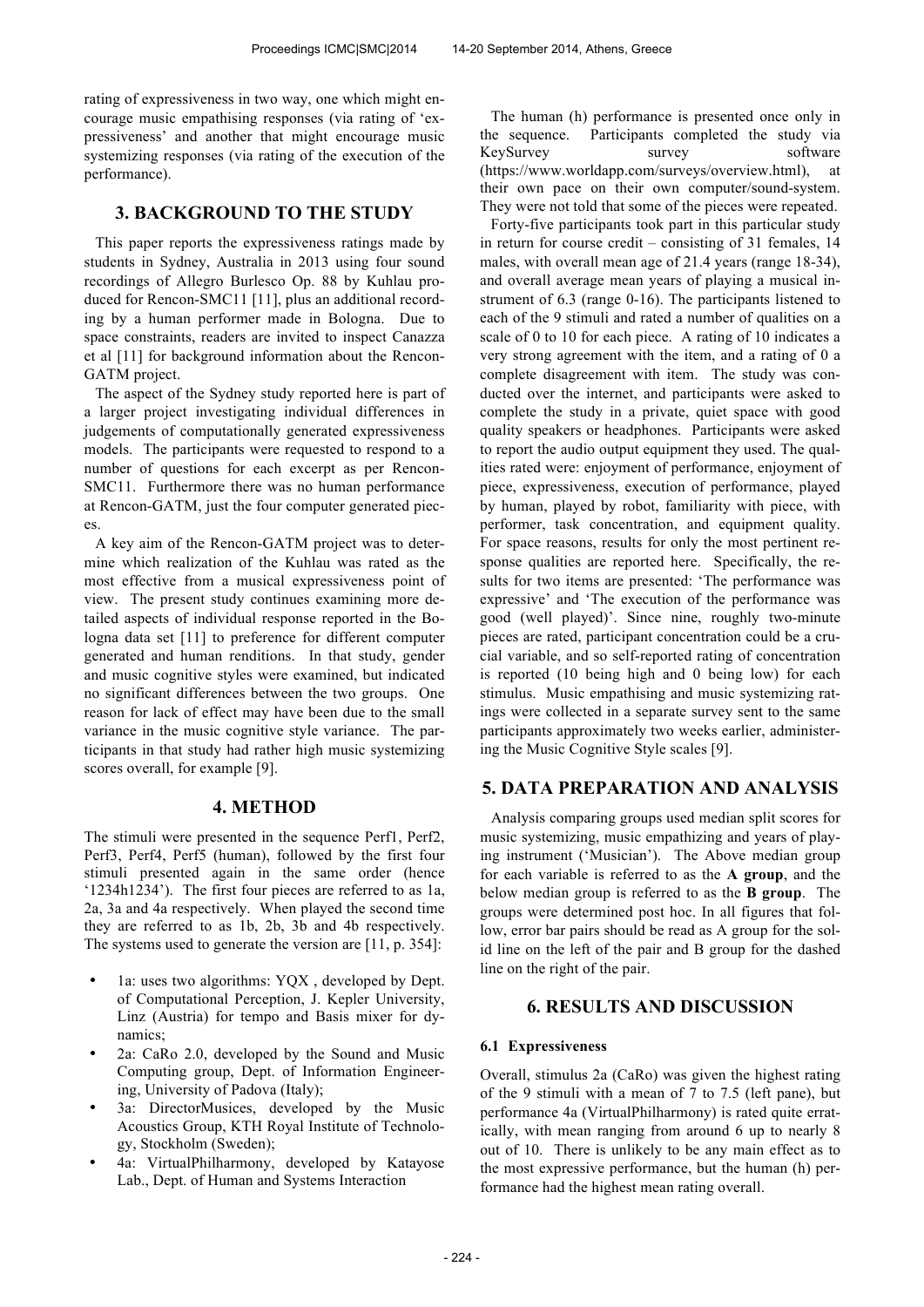A trend can be observed in cognitive music style, with A group ME scoring expressiveness higher than the B group ME. 4a was rated as having the mean highest expressiveness for the ME-A group and the Musician-A group. MS-A liked 2a the most. The B levels for each group gave overall lower ratings for expressiveness (that is, ratings closer to the neutral 5 position on

the 0-10 scale). Although these results suggest an effect of music empathising, the same trend in results can be observed for MS, with the A group generally rating expressiveness higher than or the same as the B group, as well as the Musician group (A group rating expressiveness the same or higher than the B group). Therefore the high ratings by ME indicate that expressiveness ratings are not related to music empathising, or that they are mediated by other factors.



**Figure 1**. Error bar plots for expressiveness ratings by stimulus.

(a) ME by stimulus, (b) ME by serial order, (c) MS by stimulus, (d) MS by serial order, (e) Musician by stimulus, (f) Musician by serial order.

Error bar =  $\pm$ 1SE. Solid line is A (above median) group, Dashed line is B (below median) group.

#### **6.2 Execution of performance**

Technical executions of the pieces were generally high (all means ratings above 6/10, and 13 means were above 7). MS-A reported performance 3b (DirectorMusices) as being fairly low in quality of technical execution. While we might hypothesise that MS-A participants will be good at rating technical execution, the graphs demonstrate that the low rating of 3b is inconsistent with 3a, which is rated as much higher [by error bar inspection. See 12, 13], even though they were the same performance. The poor reliability is most likely generated by mental fatigue effects [14]. And so we inspected possible fatigue effects through analysis of self-rated task concentration.



**Figure 2**. Error bar plots for performance execution ratings by stimulus.

(a) ME by stimulus, (b) ME by serial order, (c) MS by stimulus, (d) MS by serial order, (e) Musician by stimulus, (f) Musician by serial order.

Error bar =  $\pm$ 1SE. Solid line is A (above median) group, Dashed line is B (below median) group.

#### **6.3 Concentration**

ME-A group appears to be more consistent with concentration ratings, maintaining it at a higher level after the fifth (serial) performance compared to ME-B. MS-A reported the highest level of concentration overall, but particularly during the first four excerpts, relative to all other groupings.

# **7. GENERAL DISCUSSION AND CON-CLUSION**

Although some trends were observed, neither music systemising or music empathizing could be implicated in rating differences for either the expressiveness or the technical execution of the five performances investigated. For example, even though ME-A (high music empathiz-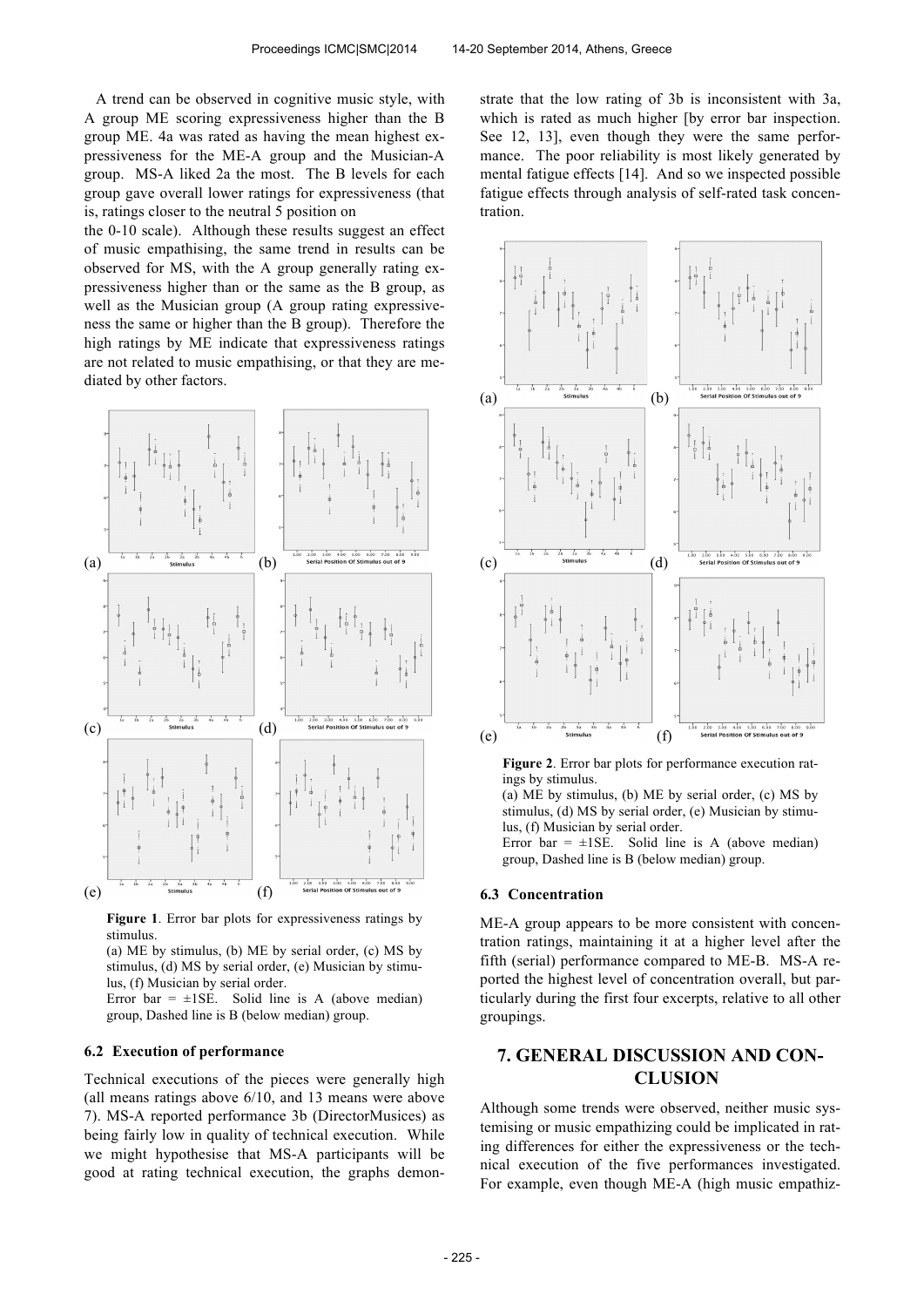ing participants') ratings of expressiveness of stimuli were overall the same or higher than ME-B, the same trend was observed for the MS groups and the Musician groups. Subsequently we proposed the following conclusions:

1. Music cognitive styles do not influence preference ratings because they are a reflection of a style of processing—that is the justification of the judgement, and not the magnitude of the judgement itself. Some preliminary evidence for this conclusion can be found in De Poli et al [10], although a recent study [15] suggests that justifications are not separable according to either music cognitive style.



**Figure 3**. Error bar plots for concentration ratings by stimulus.

(a) ME by stimulus, (b) ME by serial order, (c) MS by stimulus, (d) MS by serial order, (e) Musician by stimulus, (f) Musician by serial order.

Error bar =  $\pm$ 1SE. Solid line is A (above median) group, Dashed line is B (below median) group.

2. The ratings made by level B (below median) participants for each variable might be better explained in terms of the relationship between their rating and the absolute rating level. Inspection of all the rating pairs reported reveals that on 7 occasions the B level participants in all groups combined had confidence intervals that encompassed the scale midpoint (5) regardless of the

scale item, whereas for the A level of all groups combined, this occurred only twice. We may interpret this to simply mean that the B groups had less musical experience, and were therefore less confident with their ratings, preferring to move towards the less certain, more ambivalent midpoint of the item rating scale [16].

 Overall results suggest that performances 2 and 4 were the most successful in terms of expressiveness. Most importantly, apparently objective ratings of the pieces were affected by fatigue (or that fatigue/repetition affected enjoyment aspects of the music), because expressiveness and technical execution ratings drop according to serial position. This has some potentially important implications for future research, but it should also be set in the context of a task where several ratings are made for each performance of about two minutes duration.

 The results demonstrate some fairly subtle distinctions among participants with different cognitive styles, and they were not always stable, but were rather influenced by fatigue effects. These data and the concentration variable rating indicated that 5 versions of the two minute piece would have been the maximums that produced responses of good reliability, but also that music systemisers seem to be privileged in their ability to make judgements about expressiveness in music, possessing with a high level of concentration compared to the low systemiser group. High music empathisers were able to concentrate consistently throughout the study compared to other groups, but not with the same intensity as the music systemisers for the first four stimuli.

 The main contribution of this study, then, is that the rating of a stimulus is highly influenced by duration and number of musical items and tasks requiring completion, and that for numerous ratings of many pieces, short excerpts should be used where possible, or the rating task should be broken into blocks of about 15 minutes each (the approximate time require to rate five pieces in the present study).

 The most important implication for future research is that music cognitive styles may refer to justifications for ratings rather than the actual rating magnitudes themselves. The design of our study demonstrates that these 'preference-quality' judgements are highly sensitive to psychological noise, evidenced by the greatly varied responses given to identical performances rated twice. Thus, while individual differences may have some bearing on the way computer systems of expressiveness are rated, the experimental design is critical and future research should consider it carefully.

#### **Acknowledgments**

This research is part of the Music in my Life research program supported by the Australian Research Council.